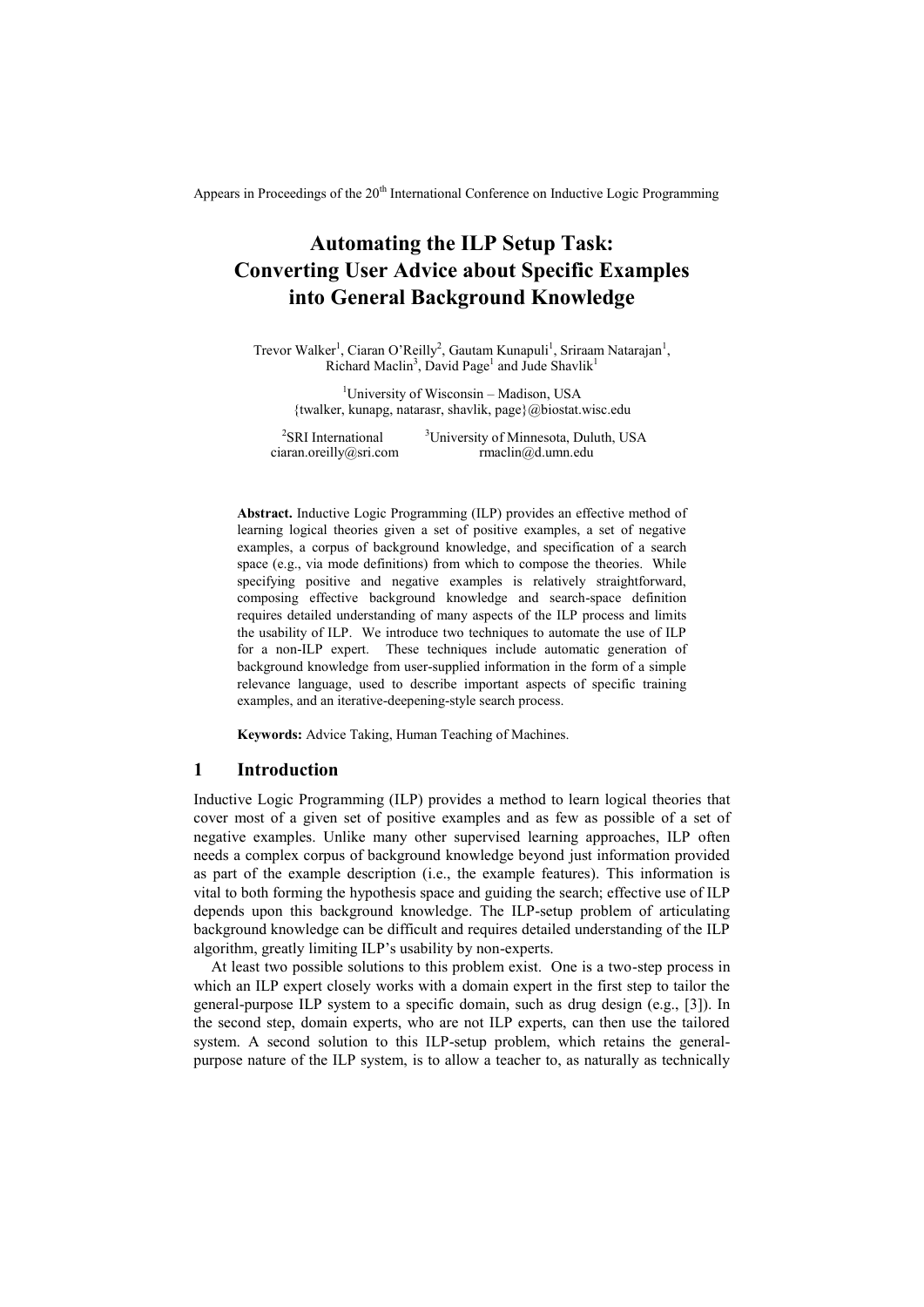-

possibly, explain *why* specific examples are positive or negative through some advice language. This *teacher-provided advice* supplies hints about the concept being learned, beyond the traditional labeling of examples. Given this teacher-provided advice, the automated learner can generate background knowledge and set appropriate search parameters. This paper is the first study to explore this second approach, although some prior ILP work is related and is reviewed in Section 5.

Consider the following sample dialog between the teacher and the learner. Assume the formula  $(p(X) \land q(X, Y)) \lor r(X)$ <sup>*i*</sup> is a relevant piece of background knowledge for concept  $C$ . The teacher might express this indirectly via the following dialogue about a small number of training examples:

"In example 1, object *a* is a positive instance of concept *C* because  $p(a)$  is true."

Note that, in human instruction, the teacher might say this to mean simply that  $p$  is relevant to  $C$  rather than the complete definition of  $C$ .

"In example 2, object *b* is a positive instance of *C* because  $r(b)$  is true."

Note here that an algorithm that induces background knowledge from these statements needs to map both objects  $a$  and  $b$  to the same variable.

"In example 3, object d is a negative instance of C because  $q(d, d)$  is false."

Note that the teacher is telling the learner about relevant background knowledge through a negative example. The piece of advice in this case needs to be negated. In addition, the machine learner does not know whether the advice is about (1) all possible choices for the second (or first) argument of  $q$ , (2) restricting the choice of the second argument to be the same as the first, or (3) just the specific choice of constant d as the second (or first) argument.

Although  $(p(X) \land q(X, Y)) \lor r(X)$  may be the formula necessary to define the concept, formulas such as  $(p(X) \vee q(X, Y)) \wedge r(X)$ , or  $p(X) \wedge q(Y, X) \wedge r(X)$ , or  $p(X) \land (q(X, d) \lor r(X))$ , or yet still others are also consistent with this humanprovided advice.

Allowing the teacher to provide such advice permits the use of ILP in an unexplored setting in which only a few examples, along with teacher-provided annotations, are sufficient to learn the target concept. However, in a setting with few examples, while the target concept might be complex, such as  $(p(X) \land q(X, Y))$   $\vee$  $r(X)$ , a simple clause, say  $p(X)$ , by itself might be sufficient to discriminate between examples. Thus, in this setting the advice should motivate the learner to prefer formulas that use all the teacher-mentioned predicates (i.e.,  $p$ ,  $q$  and  $r$ ), rather than just the simplest formula consistent with the labeled examples.

Below, we present an algorithm to convert teacher-provided advice into ILP background knowledge. We designed this algorithm with the sparse example setting in mind. Motivations for the algorithm we present include the following:

1. High accuracy of the learned concept definition on teacher-labeled training examples.

<sup>&</sup>lt;sup>1</sup> We use standard Prolog notation for constants and variables throughout this paper, but use standard logical notation otherwise.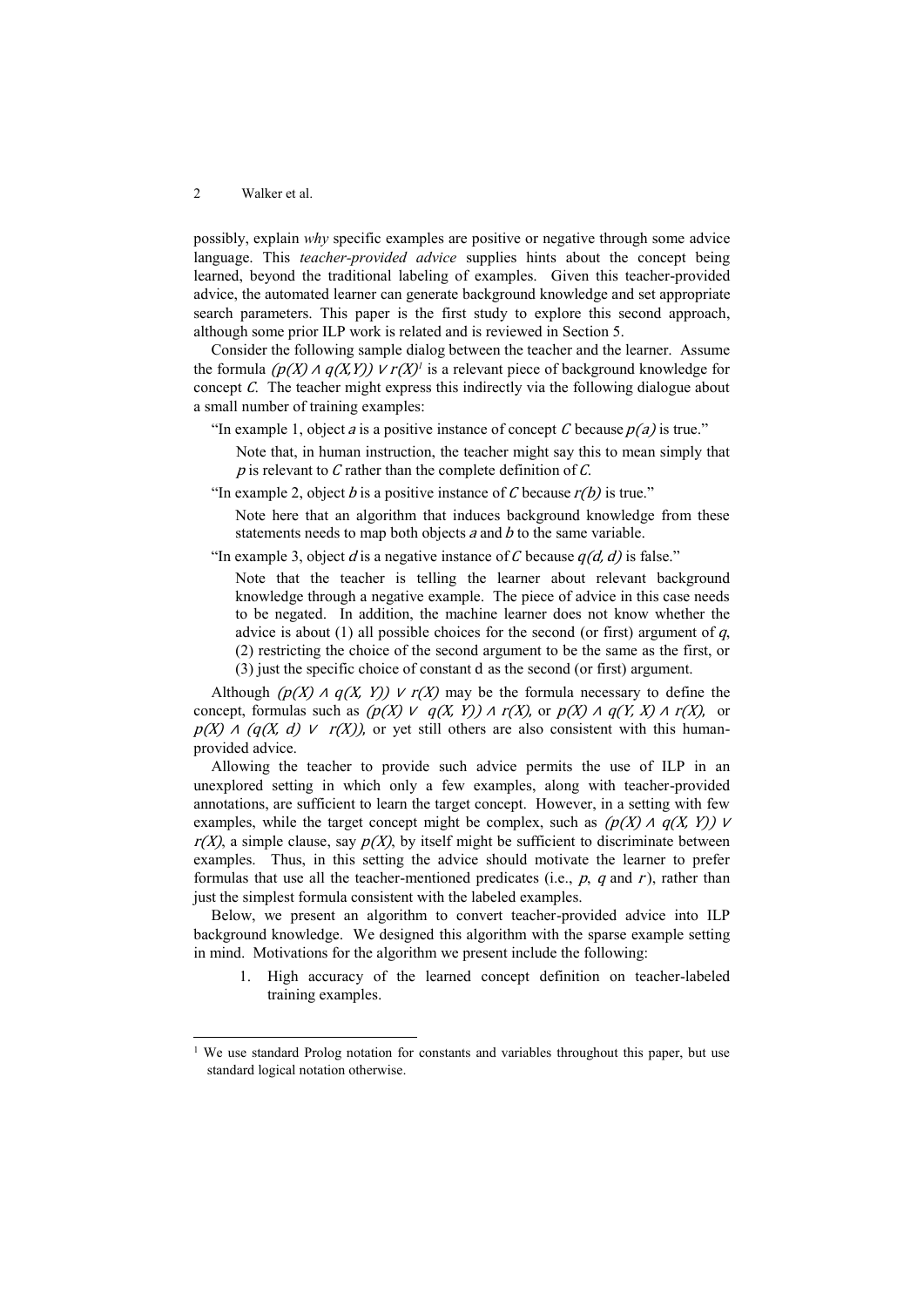- 2. Robustness in the presence of a small number of training examples and perhaps a total lack of negative examples.
- 3. Inclusion of most, if not all, teacher-mentioned predicates in the learned concept definition.
- 4. Flexible combination and generalization of the teacher"s advice within and across examples.
- 5. Robustness to teacher errors, both in data labeling and advice.
- 6. Learned concepts may need to include predicates not mentioned in teacher-provided advice but supplied as part of example descriptions.

Our primary motivation is to allow human users of ILP systems to express their knowledge about the learning task at hand in whatever means seems most natural to them, from explaining (partially or fully) why some specific examples are positive or negative members of the concept being learned, to simply stating the proper categories (i.e., positive or negative) for other examples. We present our approach as a "batch" system that is given a set of labeled examples and possibly some advice about the examples, and then produces a set of one or more logical clauses ("inference rules") that best capture the concept being taught. However, we envision our approach as being best situated in a setting where the human-machine dialog is continual; the human teacher provides some initial training, the algorithm then learns, after which the teacher can provide additional guidance and the process repeats until an acceptable concept description results (where "acceptable" can either be based on inspection of the learned clauses, or, more likely, on the quality of the predictions of the learned clauses for new examples).

ILP systems search a space of possible clauses composed from background knowledge; the space is typically defined declaratively by a set of mode definitions. For this work, we used an implementation that closely follows the Aleph ILP system [19], although we present general techniques with few Aleph dependencies. We made one major changes to the default Aleph implementation, wrapping Aleph in an iterative-deepening style search algorithm, as further explained in the next section.

As mentioned above, we address the problem of effectively incorporating, into the ILP framework, teacher-provided advice; a human teacher usually provides the latter and this interaction can be viewed from the wider perspective of human-machine interaction. Such teaching refers to humans teaching computers concepts and/or behaviors, through as *natural* and human-like dialog as possible. In our setting, the taught concepts take the form of logical theories and the teacher provides relevance advice about specific examples. The relevance advice takes a number of different forms, from simple "this feature is important" advice to complex statements that can be mapped to a grounded form of the concept being taught. The advice can be provided by a human familiar with the advice language but with no ILP experience, i.e., a non-expert. In the experiments we report later in this paper, all the instruction was provided by non-ILP-experts, all who are independent from this paper's authors.

[Figure 1](#page-3-0) illustrates, using propositional logic for simplicity, how advice-generated background knowledge can help focus ILP"s search. A common ILP search strategy is to build clauses in a top-down manner, successively adding various literals that might improve a rule. If a long clause is needed, the search space can be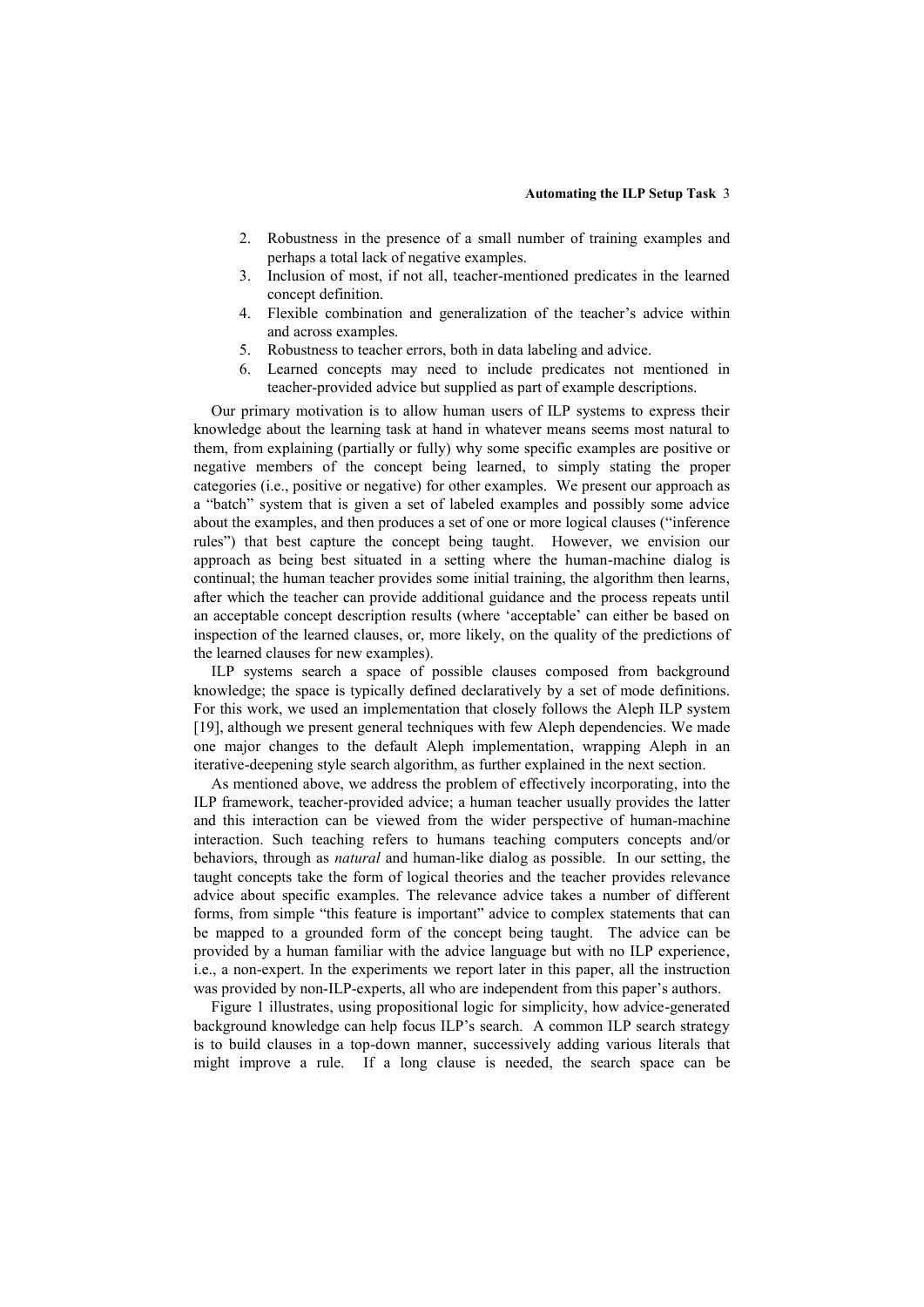exponentially large, and if there are only a few training examples, many possible rules can accurately match the training examples. However, good background knowledge can quickly lead to the consideration of long clauses, as the figure shows. It can also help choose among many equally performing rules.

Section 3 discusses the conversion of this teacher-provided advice into ILP background knowledge. To accommodate differing amounts of advice, and different levels of concreteness of advice, we employ a control structure, explained in Section 2, which is capable of exploring successive layers of the hypothesis space, from a layer that tightly follows the advice to an outermost, rarely-used layer that effectively ignores the advice. Section 4 presents a discussion of our empirical study. Section 5 discusses the relationship to prior work within ILP.

# **2 The Onion**

Our ILP advice algorithm generates a number of hypotheses, some of which we deem less likely than others. Additionally, since we assume the teacher has little to no ILP expertise, we must utilize a method to select ILP parameters automatically, in a way that consistently supports the motivations discussed above. We developed the *ONION*, a control structure that iteratively searches a set of successively larger and less likely ILP search spaces.

Algorithm 1 presents the basic structure of the ONION. Essentially, the ONION iterates over a set of ILP parameter settings and priority levels, performing an ILP search for each. When a given ILP search returns a theory, the ONION evaluates that theory against a set of acceptance criteria (such as minimum accuracy and coverage, i.e., precision and recall), and if the theory is acceptable, the ONION returns it.



<span id="page-3-0"></span>**Figure 1.** An illustration of a top-down ILP search for a inference rule to predict the literal *predicate*, whose definition is the conjunction of literals *q* through *z*. Finding a long clause such as this can be quite hard, but if a teacher gives advice (possibly across multiple examples) that the conjunction of literals q through y is relevant, then finding the correct definition is much easier.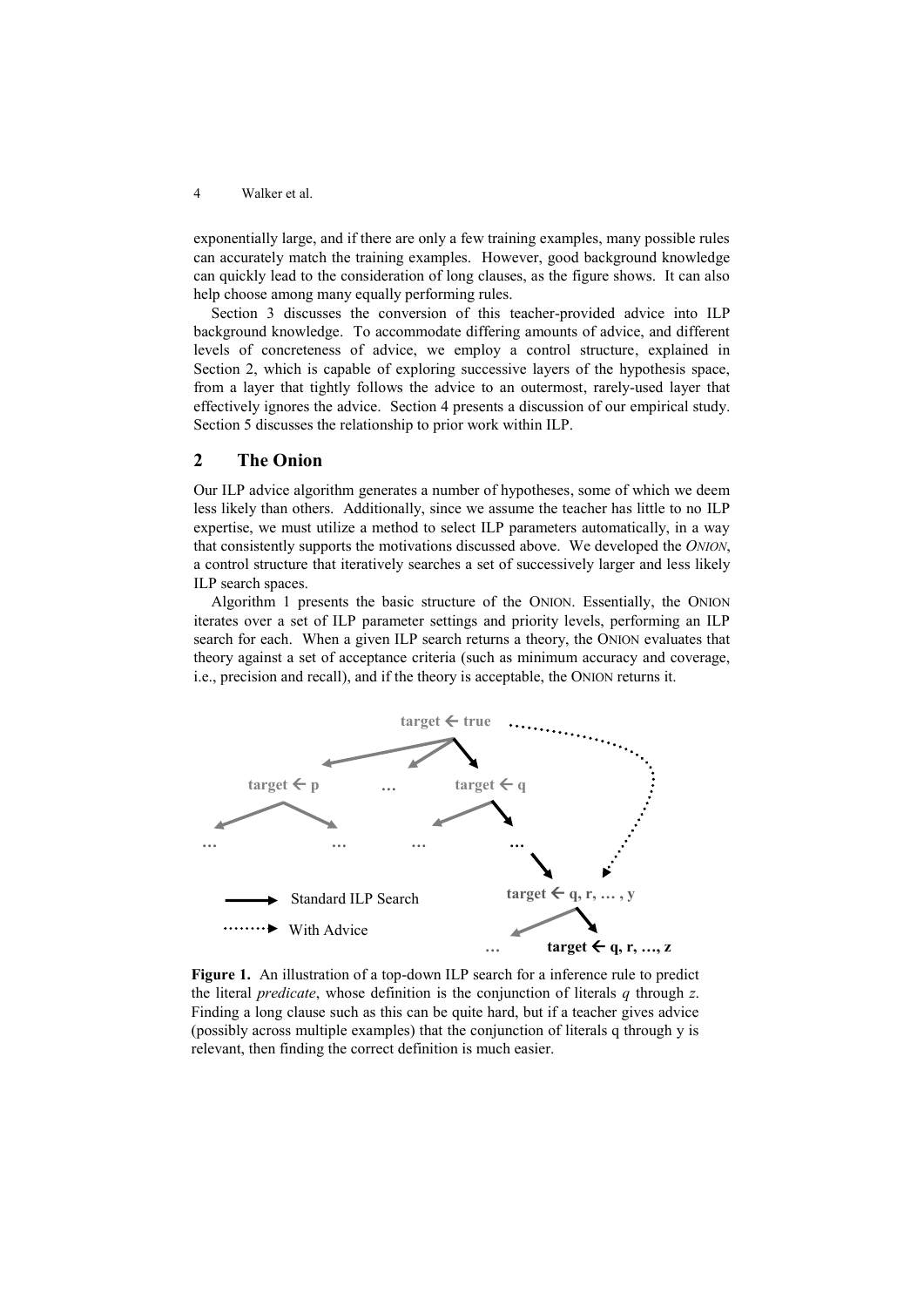| <b>Algorithm 1: THE ONION</b> |                                                                              |  |  |  |  |
|-------------------------------|------------------------------------------------------------------------------|--|--|--|--|
| 1:                            | For each set of criteria C in $\{C_1, C_2, , C_n\}$ for an acceptable theory |  |  |  |  |
| 2:                            | For each priority level P in {High, Medium, Low, None}                       |  |  |  |  |
| 3:                            | For each set of Aleph parameter settings S in $\{S_1, S_2, , S_m\}$          |  |  |  |  |
| 4:                            | Only consider literals or generated clauses whose relevance is a least P     |  |  |  |  |
| 5:                            | Call Aleph with parameter settings S                                         |  |  |  |  |
| 6:                            | If Aleph's learned theory meets criteria C then Return theory                |  |  |  |  |
| $7\cdot$                      | <b>Return FAIL</b>                                                           |  |  |  |  |

We order the sets of acceptance criteria and possible settings from most restrictive to least restrictive, while we order the generated background according to a priority. We discuss how we assign that priority in the next section. The priority level "None" is given to those literals not mentioned by the teacher"s advice, but which appear in the descriptions of examples.

# **3 Converting Advice to Background Knowledge**

Teacher advice provides a method for the user to instruct our learning algorithm. The advice takes the form of logical statements. From this information, we construct new background knowledge representing sub-concepts. We also generate the necessary ILP modes (these modes specify the types of arguments and state, for the arguments of a new literal being considered for addition to a clause, which need already appear in the clause, which can be new variables, and which should be constants). Additionally, we attach priorities to all of the generated background knowledge for use by our ONION algorithm. Currently, we assume the teacher talks about a specific example (either positive or negative) and specifies the advice in a ground format that we then variablize into a general form. It is straightforward to extend our system to allow the teacher to provide generalized advice, but we believe that for most users it will be easier to explain why specific examples are or are not members of the concept being taught and that is the interaction style on which we focus.

Although we assume that the user understands basic logic (i.e., the meaning of AND, OR, and NOT), we attempt to allow the user to communicate advice in a natural, and possibly somewhat inaccurate manner. Thus, although we specify the exact logical format of the advice below, our system attempts to rectify common user misunderstandings, such as predicate/function confusion. We also do not expect the user to understand the algorithmic details of the underlying ILP system.

[Table 1](#page-5-0) shows two training examples and three pieces of teacher provided advice for a sample concept ReadyToFly. The ReadyToFly concept indicates, as one might guess, that an airplane is ready to fly. We will be using this simple concept to demonstrate our approach. We define the concept as:

readyToFly(Plane)  $\leftarrow$  fueled(Plane)  $\land$  gearDown(Plane)  $\land \neg$ damaged(Plane).

Algorithm 2 details the process of creating background knowledge from the teacher-provided advice. The process proceeds in several phases. The first phase (lines 4 to 10), variablizes the ground advice statements via applying anti-substitution, i.e., a mapping from occurrences of ground terms to variables. For our purposes, we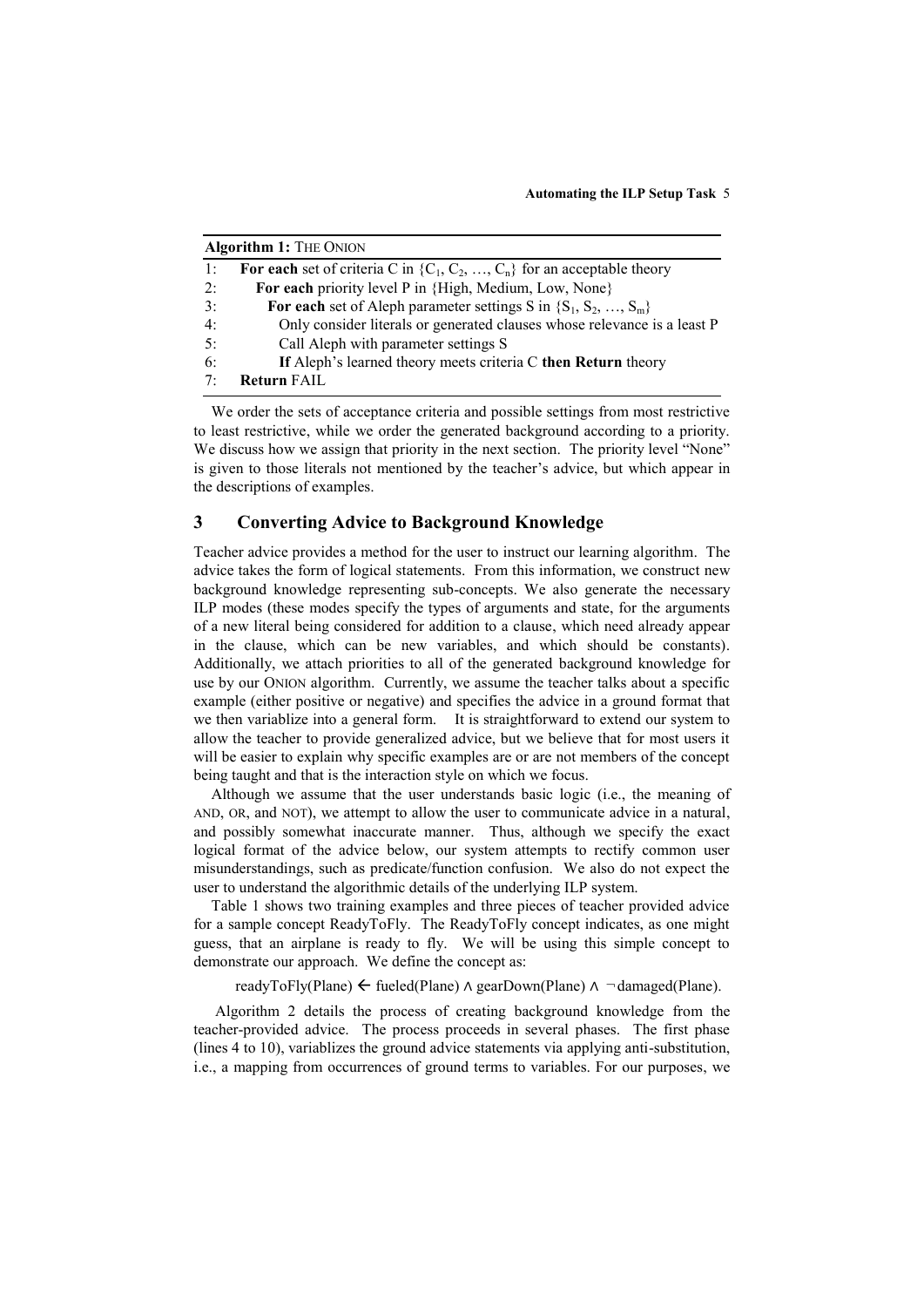<span id="page-5-0"></span>**Table 1.** ReadyToFly concept. Training data includes two examples, one positive, one negative, along with three pieces of teacher provided advice, two pieces for the first example and one for the second.

| Advice # | <b>Ground Example</b> | Pos/Neg  | <b>Teacher Advice</b> |
|----------|-----------------------|----------|-----------------------|
|          | readyToFly(plane1)    | Positive | fueled(plane1)        |
|          | readyToFly(plane1)    | Positive | gear down(plane1)     |
|          | readyToFly(plane2)    | Negative | damaged(plane2)       |

only need to map constants to variables. The anti-substitution may be either a *directmapping* that maps all occurrences of the same constant to the same variable and occurrences of distinct constants to distinct variables, or an *indirect-mapping*, where occurrences of the same constant can be mapped to different variables.

Indirect-mappings address cases where two constants are coincidentally equivalent. This occurs regularly in examples with numeric constants, where common numbers such as 1.0 may perform two different roles. Later, when we assign priorities to generated background knowledge, those created with indirect-mappings receive a lower priority than those created with direct-mappings. Indirect mapping antisubstitutions perform what is sometimes called "variable splitting" in ILP [18], where two occurrences of the same term are generalized to different variables. It is wellknown that variable splitting can lead to an increase in run-time that is exponential in the number of occurrences of the same term within a formula. In practice, such multiple occurrences are rare, except in the case of very common constants within a domain, for example, the 1.0 case discussed above. To prevent this exponential worstcase increase, in practice, we limit the maximum number of variable splittings (cases of two occurrences of the same term being mapped to distinct variables) by an antisubstitution to some small constant k. Alternative approaches to controlling the cost of variable splitting, such as employing domain-specific heuristics about commonlyoccurring constants, are a direction for future research.

[Table 2](#page-7-0) depicts both a direct and indirect anti-substitution. As shown, we perform the same anti-substitution on both the example and the piece of advice, linking variables in the example to variables in the advice. Although not shown in [Table 2](#page-7-0) we generalize all advice for a single example at the same time. Thus, constants can be tied together across different advice for the same example, but are not tied across advice for different examples.

Given the generalizations from the first phase, the second phase of GENERATEBACKGROUNDKNOWLEDGE (lines 12 to 17) performs a unification to merge variables that arose from constants found in the examples themselves. For instance, if we consider the direct anti-substitutions of all pieces of advice, we have  $readyToFly(A) \leftarrow \text{fueled}(A); \text{readyToFly}(A) \leftarrow \text{gear}_1 \text{down}(A); \text{and}$ readyToFly(B)  $\leftarrow$  damaged(B). After the unifications, the implications would be  $readyToFly(X) \leftarrow \text{fueled}(X); \text{readyToFly}(X) \leftarrow \text{ gear\_down}(X); \text{and}$ readyToFly(X)  $\leftarrow$  damaged(X) where X is shared. This allows distinct constants from different examples that played the same role to be merged into a single variable.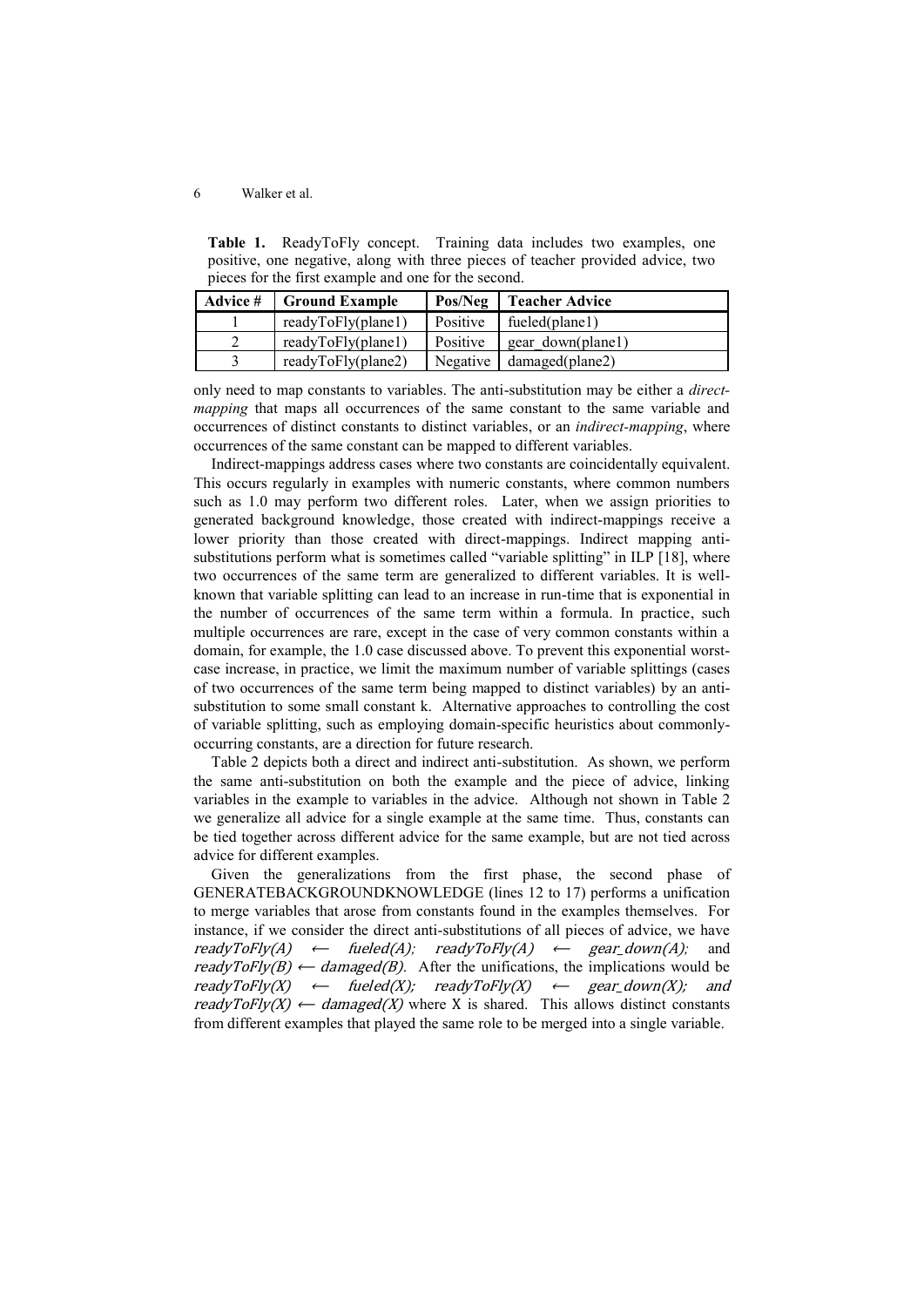**Algorithm 2:** GENERATEBACKGROUNDKNOWLEDGE 1: **Given:** Labeled examples, some of which have associated advice<br>2: **Do:** Infer generalized background knowledge **Do:** Infer generalized background knowledge  $\frac{3}{4}$ 4: **For each** example  $e_i \in \{e_1...e_n\}$ <br>5: Given advice A<sub>i</sub> associated wi Given advice  $A_i$  associated with example  $e_i$ 6: **if**  $e_i$  is positive example **then** create an associated implication  $e_i \leftarrow A_i$ 7: **else** create an associated implication  $e_i \leftarrow \neg A_i$ 8: 9: Generate all non-equivalent formulas via anti-substitution 10: from the implication to yield the set of formulas  $F_i$ 11: 12: Let F denote the set  $F_1 \cup F_2 \cup ... F_n$ 13: Standardize apart all formulas in F 14: Let  $\theta$  be the most general unifier of all consequents of formulas in F 15: **For each**  $F_i$ <br>16: **Apply**  $\theta$  to 16: Apply θ to all formulas in  $F_i$  to yield F'<sub>i</sub> 17: Collect all antecedents from formulas in  $F'$ <sub>i</sub> to yield  $G_i$ 18: 19: Let  $H = \{\}$ , a set of generated rule antecedents 20: **For each** generalized advice-piece G<sup>i</sup> 21: Let  $H = H \cup G_i$  // Per-piece antecedents 22: 23: **For each** example  $e_i \in \{e_1...e_n\}$  with associated advice 24: Let  $K_i = U \{ g \in \hat{G} | g$  was generated from example  $e_i$  advice} 25: Let  $H = H ∪ K<sub>j</sub>$  // Per-example antecdents 26: 27: Let  $H = H \cup \{$  "Mega-Rules" } // See text  $^{28:}_{29:}$ For each generated logical combination  $h \in H$ , introduce a new predicate 30: p and assert  $p(V_1, V_2, ..., V_k) \leftarrow h$ , where  $V_1, V_2, ..., V_k$  are variables 31: generalized from constants in the example literal 32: If  $p \leftarrow h$  is a Mega-Rule **then** assign  $p \leftarrow h$  High priority 33: **else if**  $p \leftarrow h$  is per-example **then** assign  $p \leftarrow h$  Medium priority 34: **otherwise** assign  $p \leftarrow h$  Low priority 35: 36: **Return** set of all generated implications  $p \leftarrow h$  along with priorities

In the third phase (lines 19 to 27), we generate compound logical formulas by connecting the generalizations for different pieces of advice with the AND and OR logical connectives. We generate three different styles of formulas: per-piece, perexample, and "Mega Rules". The per-piece formulas correspond to the individual pieces of advice specified by the teacher. The per-example formulas aggregate all the advice provided for a single example into one formula with the individual pieces of advice joined via AND connectives. The per-example formulas allow the teacher to provide many small pieces of advice about an example instead of requiring the teacher to compose a single complex piece of advice. Finally, Mega Rules attempt to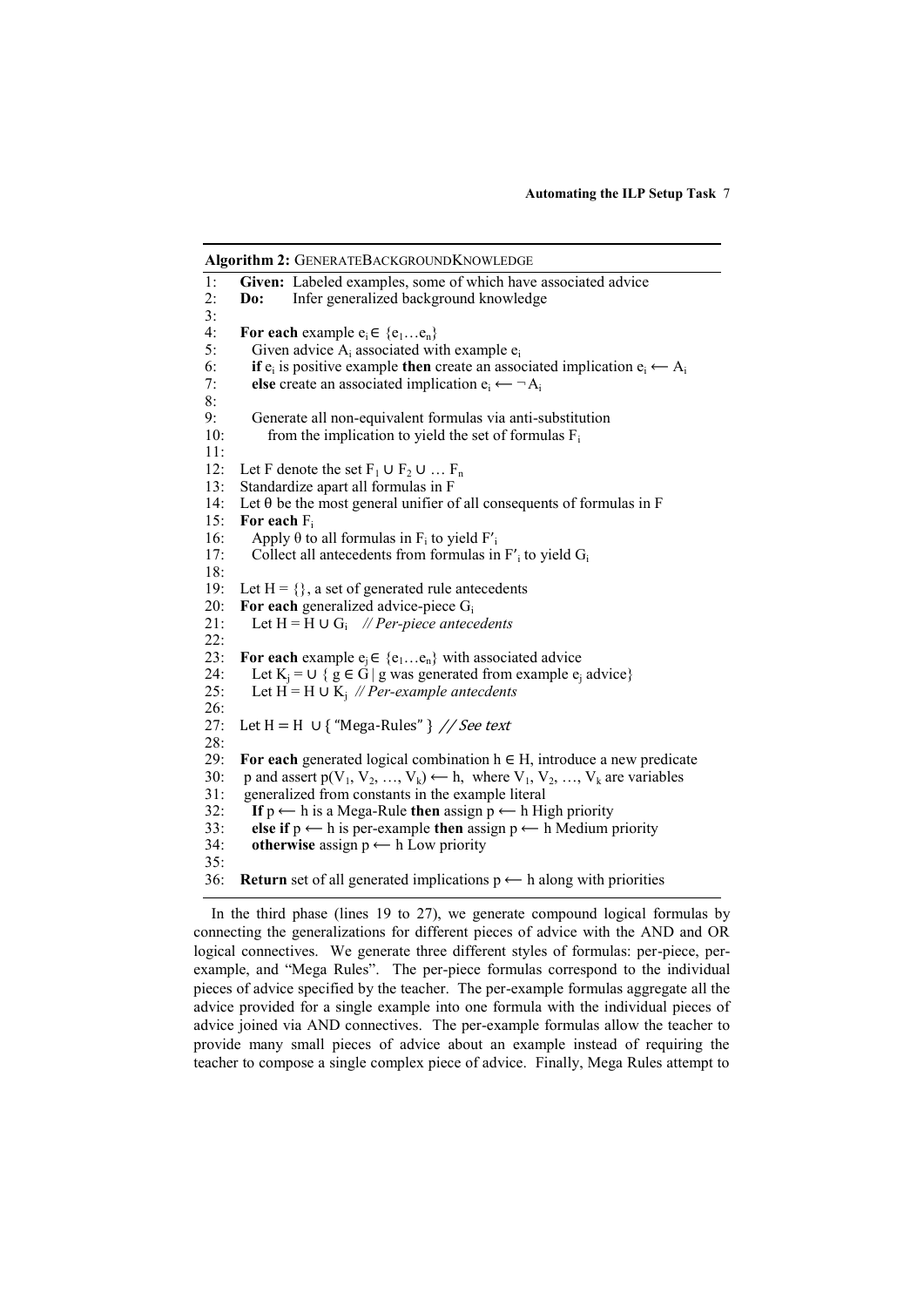-

<span id="page-7-0"></span>**Table 2.** Direct and indirect anti-substitutions. Direct anti-substitutions generalize equivalent term to the same variable. Indirect anti-substitutions generalize equivalent terms to different variables.

| <b>Ground Example &amp; Advice</b>                                                    | Anti-substitution                    | <b>Type</b> |
|---------------------------------------------------------------------------------------|--------------------------------------|-------------|
| readyToFly(plane1) $\leftarrow$ fueled(plane1)   readyToFly(X) $\leftarrow$ fueled(X) |                                      | Direct      |
|                                                                                       | readyToFly(X) $\leftarrow$ fueled(Y) | Indirect    |

capture all of the advice into one logical statement, by conjoining direct-mapping generalizations of all advice from all positive and negative examples.

More specifically, we do the following to produce our Mega Rules:

Let  $F_i$  be the logical formula that our algorithm produces by conjoining ("ANDing") all of the relevance statements about positive example *i.* 2

Let  $G_i$  be the logical formula that our algorithm produces by conjoining all of the relevance statements about negative example *j*.

We make the following Mega Rules, where *i* ranges over the positive examples with advice and *j* over those negative examples with associated advice:

 $(F_1 \land ... \land F_i) \land \neg(G_i \lor ... \lor G_i) \rightarrow example$  $(F_1 \land ... \land F_i) \land \neg(G_1 \land ... \land G_i) \rightarrow example$  $(F_1 \vee ... \vee F_i) \wedge \neg (G_1 \vee ... \vee G_j) \rightarrow example$  $(F_i \vee \ldots \vee F_i) \wedge \neg(G_i \wedge \ldots \wedge G_i) \rightarrow \text{example}$ 

The above are all ways to explain a collection of teacher-provided advice, though some are more natural than the others. In the first one, our algorithm interprets the teacher as using each positive example to provide aspects of a conjunctive concept and each negative example to state properties that members of the concept lack ("this is a bird because it has wings, this other example is a bird because it lays eggs, this third example is not a bird because it has leaves, this fourth example is not a bird because it is made of metal. …"). The third and fourth lines are appropriate for disjunctive concepts ("Alice got to work by taking the bus. Bob got to work by walking. … Carl did not make it to work because he slept all day."). In addition to the rules shown above, we also generate four additional Mega Rules in which we negate positive advice and do not negate the negative advice.

When only direct-mapping generalizations exist, only a handful of formulas are generated, providing excellent scalability. When indirect-mappings occur, we generate additional rules in which we substitute all combinations of the indirectlymapped advice pieces into the per-piece and per-example formulas. This process scales exponentially in the number of indirect-mapping generated.

In the final phase (lines 29 to 34) we convert each of the generated formulas back into an implication (as a precursor to creating ILP background knowledge). During

<sup>&</sup>lt;sup>2</sup> We conjoin statements about the same example because we assume the teacher is telling us various properties of that example that all hold, though it would be reasonable to extend our algorithm by disjunctively combining them as another alternate interpretation. By allowing only one or two ways to combine advice about the same example, we avoid the combinatorics that would arise by combining in all logically possible ways.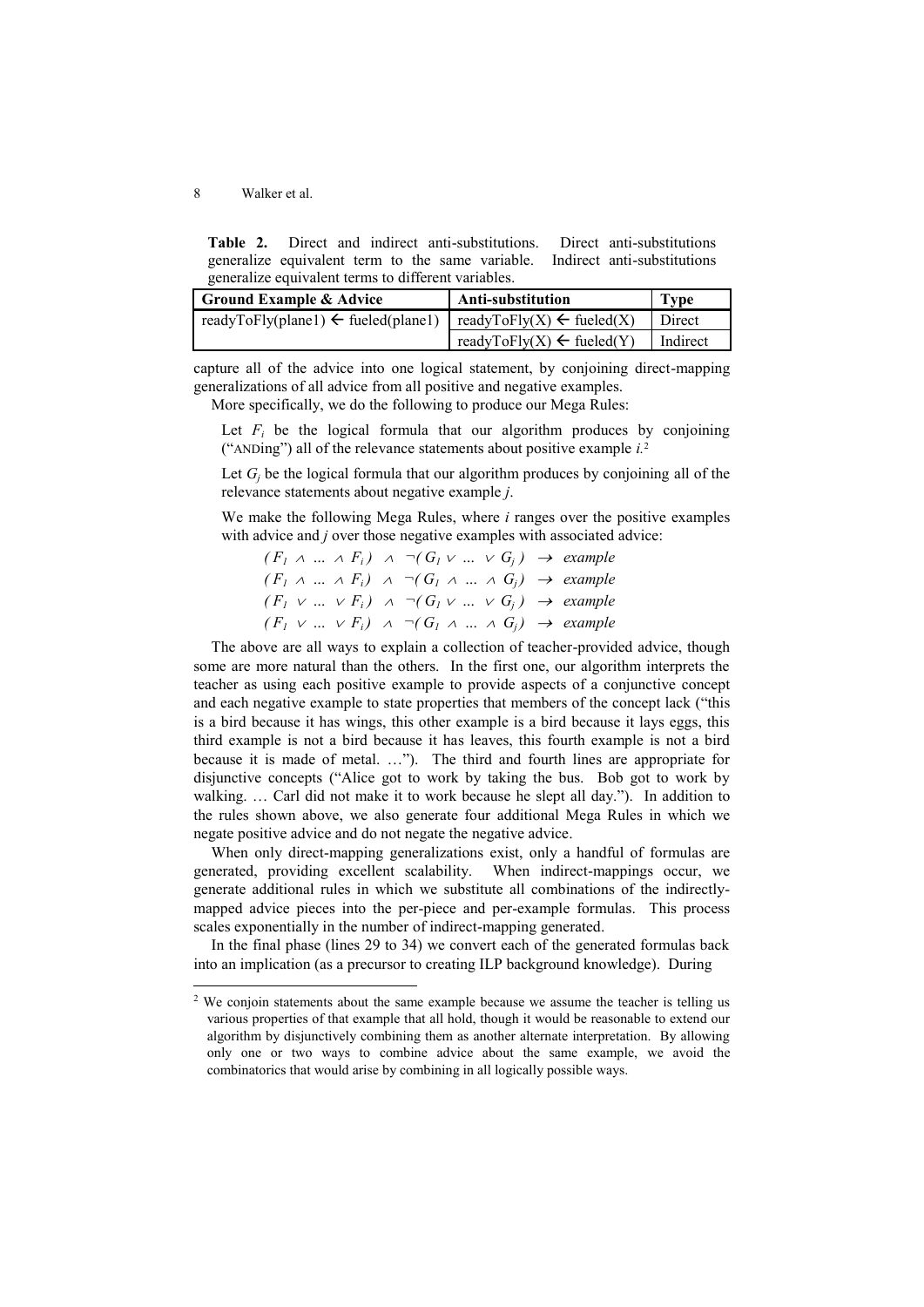<span id="page-8-0"></span>**Table 3.** Generated Background Knowledge. Three types of background knowledge are created during advice processing: per-piece, per-example, and mega-rule background knowledge. Per-piece is composed of single pieces of advice. Per-example is composed of all advice piece for a single example. Mega-rules use all provided advice combined via various logical operators.

| <b>Generated Background Knowledge</b>                     | <b>Type</b> | <b>Priority</b> |
|-----------------------------------------------------------|-------------|-----------------|
| readyToFly(X) $\leftarrow$                                | Mega-Rule   | High            |
| fueled(X) $\land$ gear down(X) $\land \neg$ damaged(X)    |             |                 |
| readyToFly(X) $\leftarrow$                                | Mega-Rule   | High            |
| fueled(X) $\vee$ gear_down(X)) $\wedge \neg$ damaged(X)   |             |                 |
| readyToFly(X) $\leftarrow$ fueled(X) $\land$ gear down(X) | Per-Example | Medium          |
| readyToFly(X) $\leftarrow \neg$ damaged(X)                | Per-Example | Medium          |
| readyToFly(X) $\leftarrow$ fueled(X)                      | Per-Piece   | Low             |
| readyToFly(X) $\leftarrow$ gear(X, down)                  | Per-Piece   | Low             |

this phase, we assign a search priority with a preference for longer formulas, i.e., those that use as much of the user-provided advice as possible. Mega Rules receive the highest priority, followed by per-example formulas, and finally per-piece formulas. The ONION uses these priorities to order the ILP search.

[Table 3](#page-8-0) shows several of the implications generated for the sample concept. The head of the generated clause exposes all of the variables from the logical formula. Variables tied to the example during the generalization phase become input variables for the clause. In many situations, it is also advantageous to expose variables occurring in the body of the rule as output variables. However, exposing additional variables increases the size of the ILP search space. In absence of other information, for each formula, we expose only a single output variable. For any given formula, we determine the output variable by considering all of the literals that we derived from positive pieces of advice and selecting the last variable that occurs. This approach scales well. However, in some cases, variables that would be helpful may not be exposed in the head of the generate clause. Clauses derived from formulas with OR connectives have the additional requirement that the selected output variable must occur in all of the OR-ed subformulas. Determining whether a variable occurs in all of the subformulas requires us to determine if two variables are equivalent. If argument-type information is available, we require only that type of the output variable match in all of the subformulas. In the absence of typing information, we disallow output variables for disjunctive formulas.

Statements about negative examples can be ambiguous. Imagine a teacher says an example is negative because *color = blue*. Does this mean the example is negative because it is blue or because it is not? Because the teacher is talking about specific examples that are observable by our learning algorithm, we address this in an obvious way. Namely, we evaluate the teacher's statement on the current example, and we then, if necessary negate the advice so that it says something that is true. Hence if the current example is red, we standardize the advice about color to *color*  $\neq$ *blue*.

Finally, we assign input variables both an ILP input mode of '+' (the argument must already be in the clause being constructed) and a constant mode of "#", plus we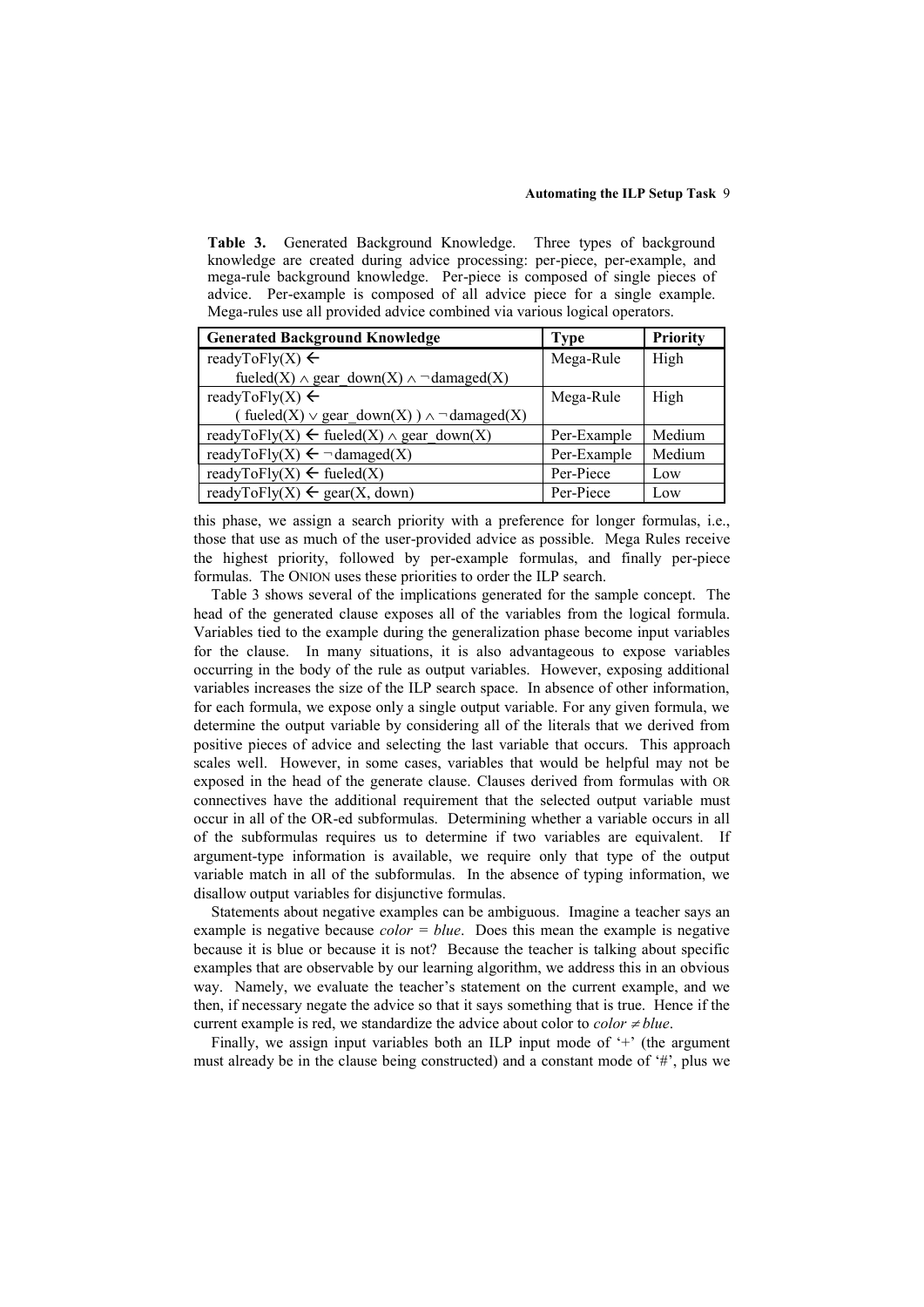assign output variables both an output mode of  $-$  (a new variable can be introduced) and a constant mode of  $\sharp$ . Additionally, our algorithm also works when the ground advice contains logical functions. We convert the functions into Skolem-constants and perform generalizations over all possible combinations of the Skolem-constants.

## **4 Experiments**

We performed several experiments to demonstrate the performance of the ONION with and without advice. In addition to measuring learning on our test beds, we also conducted comprehensive empirical analyses to study the performance of the ONION when there is noise in the labels on examples, as well as in the advice. These experiments are designed to demonstrate the effectiveness of the ONION in the absence of advice, its robustness to noise, and how the system is capable of generalizing advice about specific examples to all the available examples leading to improved learning and accuracy. The improvements in generalization performance can be significant, especially in the presence of a very small number of examples.

## **4.1 Test Beds**

We used learning tasks developed by an independent third party under the Bootstrap Learning (BL) project [12] funded by the United States Defense Advanced Research Projects Agency (DARPA). In the BL setting, the machine learner induces concepts that build upon one another through a "ladder" of tasks, which are organized as self-contained *lessons*; lower rungs of the lesson ladder teach simpler concepts, which are learned first and then used to learn − i.e., *bootstrap* − more complex concepts. The lessons in the project incorporate a wide variety of natural teacher instruction methods, including providing domain descriptions, pedagogical examples, telling of general instructions, demonstration, and feedback. Our role in the project is supervised learning from examples. For our experimental setup considered here, we use 14 lessons from two domains of the BL project: Unmanned Aerial Vehicle (UAV) and Armored Task Force (ATF).

For each of the 14 lessons, third-party domain-experts, under the direction of DARPA and not under our control, generated "lessons" to teach these tasks. The lessons consist of a sequence of *messages* from the teacher to the learner. Teacher instruction includes providing *training examples* (up to 100 examples for each task) and expert advice for certain examples to help the student learn these tasks effectively. For each lesson, we wrote software that converted the messages into ILP facts and examples expressed in predicate calculus. The mean accuracy of always guessing the majority category across each of these 14 lessons is 57%.While we had access to the UAV and ATF testbeds during algorithm development, during Fall 2009 our algorithm was applied by DARPA to a "hidden" testbed, to which we had no access. Our approached produced 100% accuracy on learning in that testbed. Since a variant of that testbed will be used Spring 2011, at the time of this writing we have no knowledge of the testbed and, hence, cannot report anything more about it here.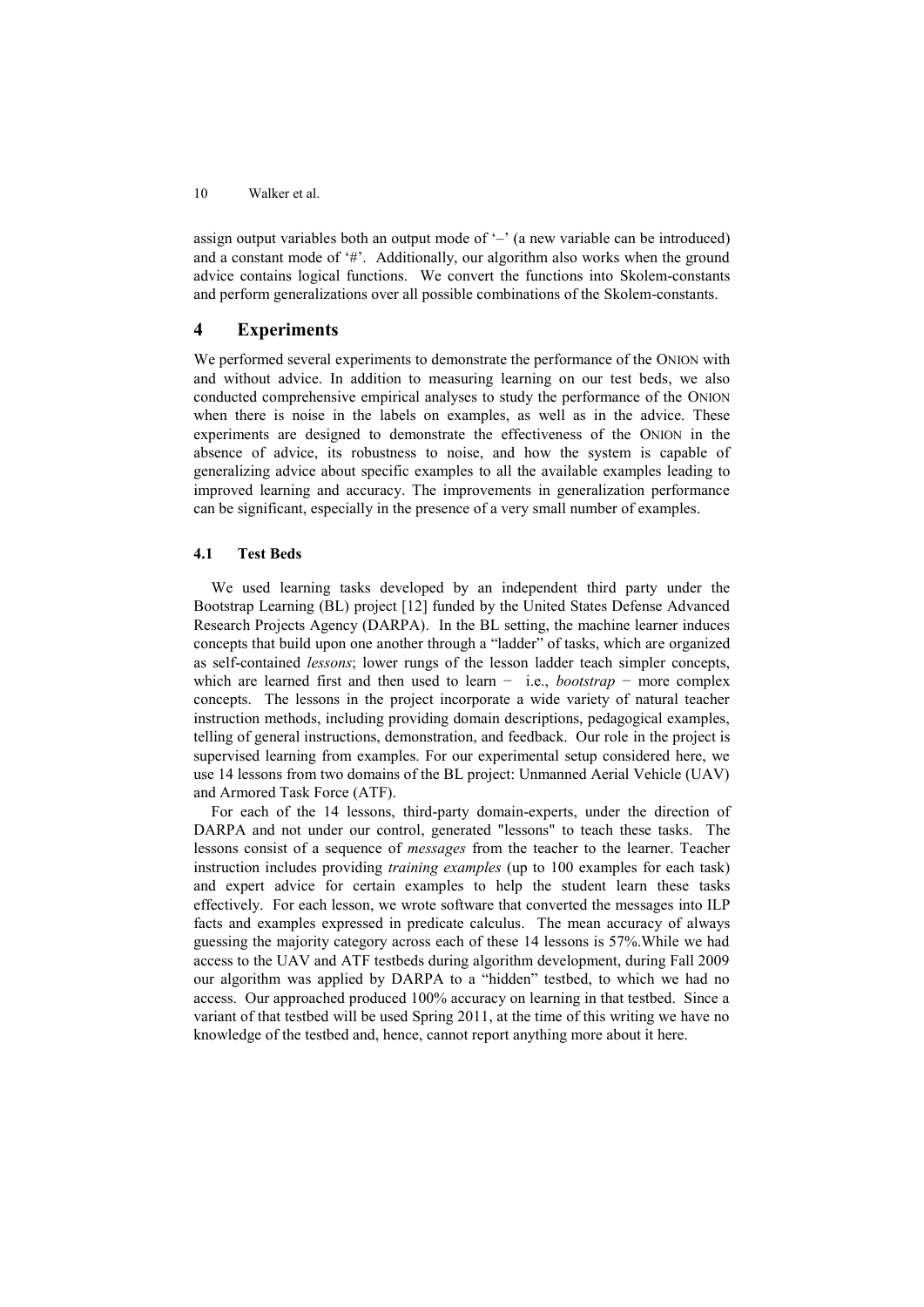**Methodology.** We are interested in studying the behavior of our advice algorithm, along with the ONION, with respect to several criteria: (1) its ability to learn diverse concepts across domains without the intervention of an ILP expert, (2) its ability to effectively exploit teacher advice in order to learn concepts with only a small number of examples, (3) its robustness to teacher errors of commission in the examples (mislabeled examples) and (4) its robustness to teacher errors of omission in the advice (incomplete or missing literals). Our experimental study consists of three experiments that we describe below. For each lesson we have 100 training examples and 100 test set examples. During our experiments, we split the training set to generate a tuning set, used by the ONION for evaluating parameter settings. For runs with more than 25 examples, we place two-thirds of the data provided to our learner into a training set and one-third the data into a tuning set. For runs where fewer than 25 training examples, we do not use a separate tuning set, instead relying directly on training-set accuracy to tune parameters in the ONION. In all experiments there were an equal number of positive and negative examples.

Because there is an intended pedagogical order to the examples, some of which have associated advice, we did not perform 10-fold cross validation within each lesson (in addition, since we have data simulators, cross validation is not necessary – instead we simply use fresh samples of 100 examples as our test sets). The results presented for each experiment are the test-set accuracies averaged over all 14 tasks.

Across all of these tasks, we used the same parameter choices in the ONION. That is, over all of the experiments that we report here, our ILP system was run *unchanged*. Our ONION approach was able to find good parameter settings, trading off computer time for the ability to operate without intervention from an ILP expert.

#### **4.2 Results and Discussion**

**Experiment A.** In our first experiment, we compare the performance of the ONION with and without advice over all the 14 tasks. [Figure 3](#page-11-0) shows the results, where we plot *learning curves*, i.e., test-set accuracy as a function of increasing numbers of training examples. (As mentioned earlier, our implementation is not an on-line, incremental learner. We simply run in "batch mode" for various numbers of training examples.)

In the case where the learner is not given any advice, the ONION is able to generalize across tasks and domains, and obtain an average test-set accuracy of 74.0% when using all 100 training examples. Even when using smaller fractions of training data, the ONION is able to effectively select parameters and automate the setup task to obtain learning rates in excess of 57%, which is equivalent to random guessing. The main results in [Figure 3](#page-11-0) however, are the test-set accuracies achieved by the ONION in the presence of advice. Even when using only four training examples per lesson, the ONION with advice achieves an average test-set accuracy of 93.8%, and reaches 100% with only ten examples.

**Experiment B.** Experiment A involved advice from a  $3<sup>rd</sup>$  party who was careful to create rich and accurate advice. However, real teachers are likely to make errors. In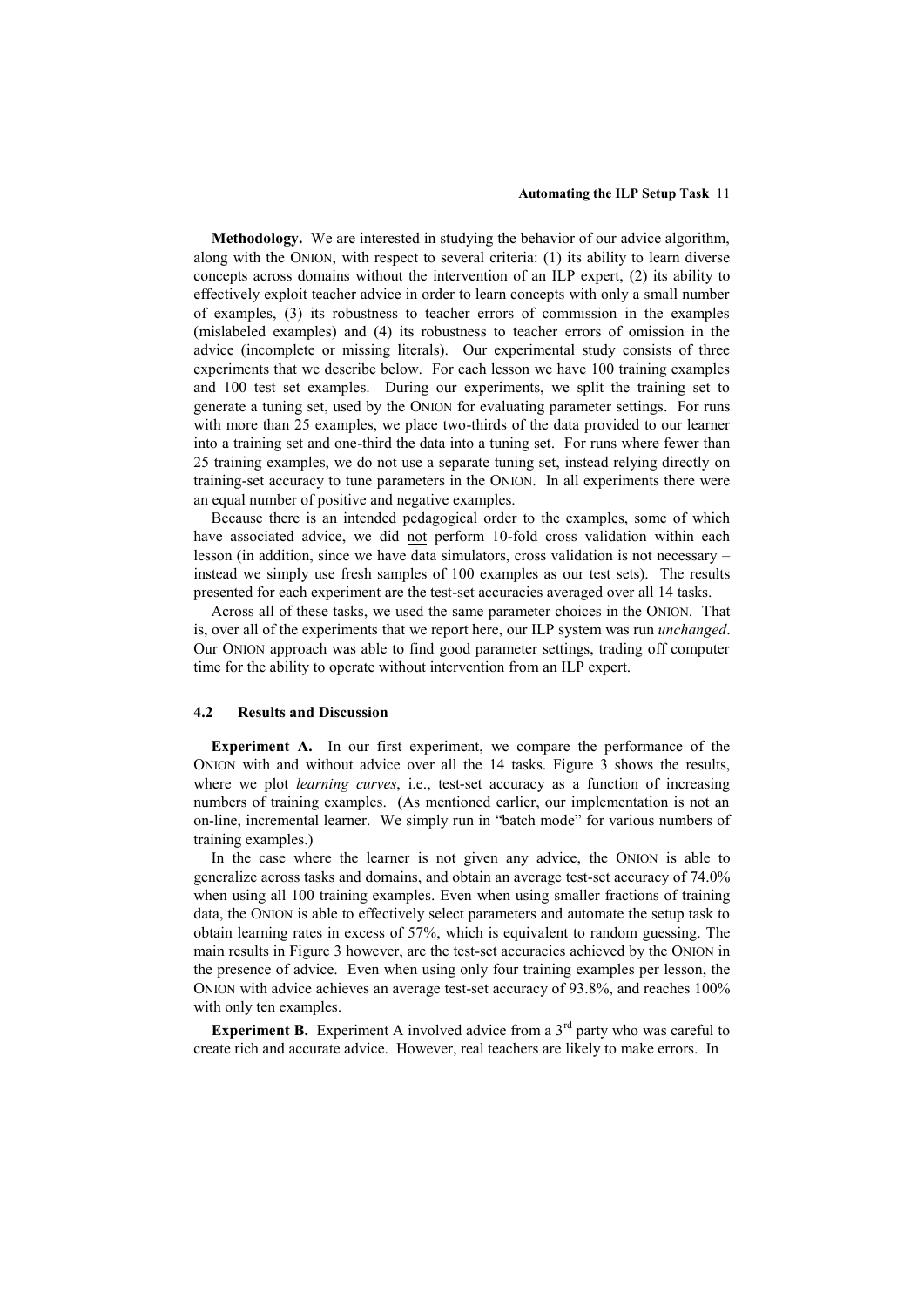

<span id="page-11-0"></span>Figure 3. Experiment A: Testset accuracy as a function of the number of training examples ("learning curves"), with and without advice.



<span id="page-11-1"></span>**Figure 2**. **Experiment B:** Impact of errors of omission in advice. The x axis indicates the probability value used in the advice-removal process (see text).



<span id="page-11-2"></span>**Figure 4. Experiment C:** The impact of mislabeled examples under various conditions. The *x*-axis indicates the percentage of training data that is mislabeled.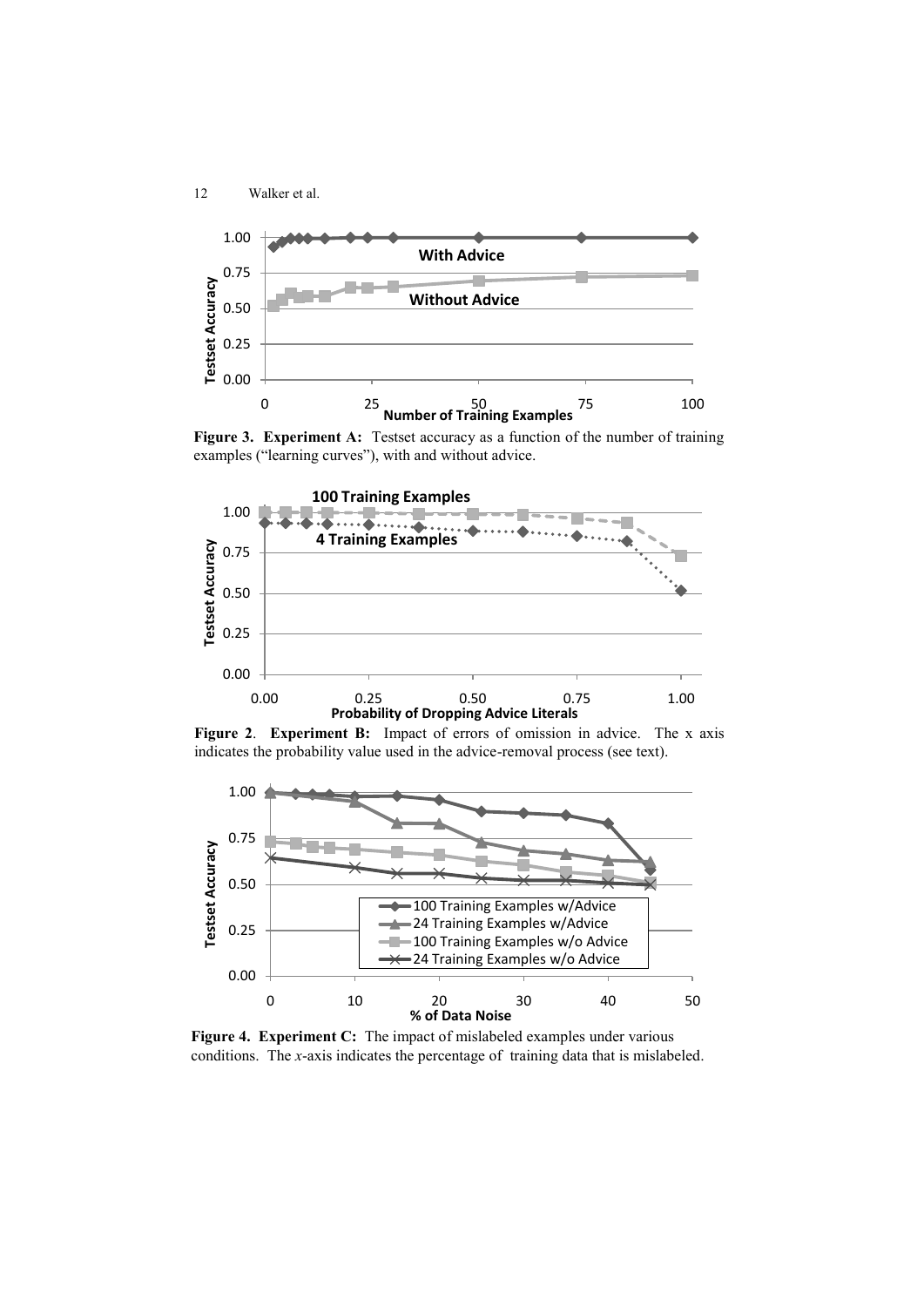our 2nd experiment we simulate *errors of omission* by dropping literals from advice. We randomly drop literals as follows. For each advice rule we flip a weighted coin, and it if comes up "heads" we delete the *last* literal in the rule. If we deleted the last literal, we flip the coin again and consider deleting the second-from-last literal; this continues until either the rule"s literals are exhausted or the coin comes up "tails." In the later case, we place the possibly truncated advice rule in our "noisy" advice set. We choose to remove from the end of advice rules, since prefixes of conjunctive rules are likely to be partially coherent, whereas dropping literals from the middle of multiliteral (i.e., conjunctive) statements may lead to nonsensical advice. A topic for future research is to create more realistic models of imperfect advice.

[Figure 2](#page-11-1) shows the results of our errors-of-omission experiment, where we plot the test-set accuracy as a function of the probability of randomly removing each literal as specified above. For each selected probability-of-removing, we generated 30 independent "noisy" advice sets for each of our 14 lessons. The impact of noisy advice depends on the number of training examples, so we perform this experiment using 2 and 100 training examples.

The behavior of the system with different training set sizes is nearly identical with the test-set accuracy dropping steadily as increasing fractions of advice literals are removed. However, with advice-omission rates as high as 50%, and with a small number of examples, the ONION is able to produce average test-set accuracies of over 80%. This demonstrates that even partial advice can be effective for learning, and that the ONION is able to leverage this information effectively even in the presence of significant imperfections in advice.

**Experiment C.** In this final experiment, we compare the performance of the ONION with and without advice in the presence of mislabeled training examples. [Figure 4](#page-11-2) shows the results; we plot test-set accuracy as a function of the percentage of mislabeled examples. We generate the noisy examples by first removing examples that have advice attached from the set of training examples. With the remaining training examples, we randomly select a fraction of the examples and flip their labels. We then replace the examples with attached advice into the training set. Care was taken to guarantee that the final fraction of mislabeled examples was correct when the examples with advice added back into the training set. This approach to noise generation limited the range of noise available, especially for small training sets. For instance, if we have a training set size of four and two of those were examples with advice attached, the minimum amount of noise that can be considered is 25% (the result of flipping a single, non-advice, example).

For experiment C, we generate 30 independent sets of mislabeled examples and, separately, ran with and without advice using each of these noisy data sets. The results are averaged over all random 30 runs and over all 14 tasks. As expected, the example noise reduces the performance of both the advice-free and with-advice cases. The main result from [Figure 4](#page-11-2) is that our advice algorithm, combined with the ONION, performs well even in the presence of large amounts of data noise. In contrast, the no-advice case degrades more quickly to about the level of random guessing (57%).

In summary, our experiments demonstrate that our advice-taking ILP system can learn well from advice about a small number of specific examples, while being robust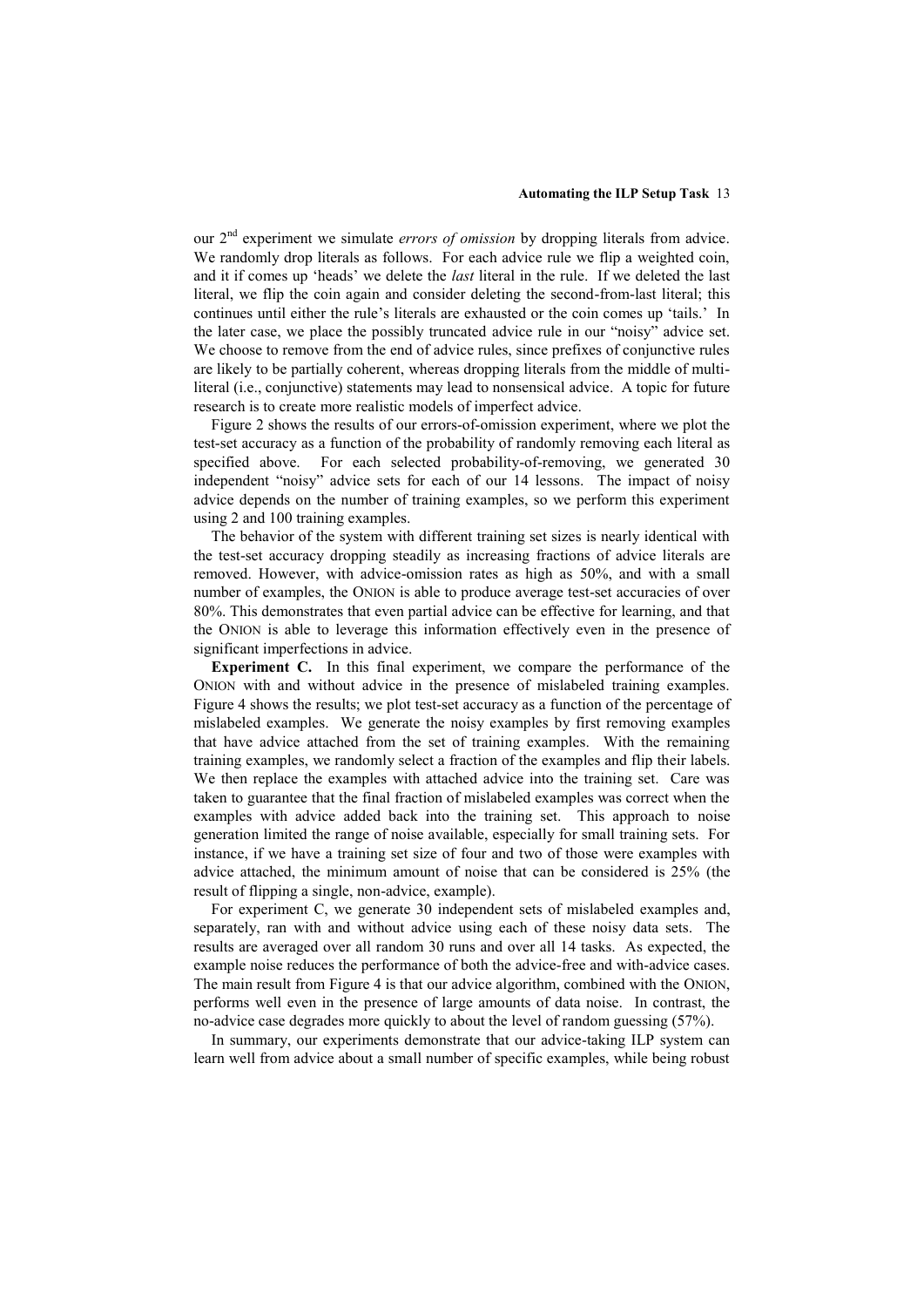to errors in advice and example labels. They also show that our ONION approach can be an effective method even when users provide no advice.

## **5 Related Work**

ILP research has a rich history of developing systems capable of initiating humancomputer interaction and using them guide and constrain the search. The most notable such systems include MARVIN [15], MIS [16], DUCE [10], CIGOL [9] and CLINT [2] where the algorithm can ask the human one or more questions that would guide the search. For example MIS relied on the human answering queries by providing the labels of examples, together with a proof, or derivation, for each positive response. In contrast, in our present work the human initiates the input by providing advice, either in general or in association with the original training data.

Another general area of related work is theory refinement or theory revision (e.g., [7, 13, 19, 20]) where the user provides an initial logical theory that explains many and not all examples, and the learning system must modify this theory. As a result the search is constrained to prefer theories close to the original theory, similar to the present work. But a key distinction is that the advice in our present work is *examplespecific*, which can substantially ease the burden on the user, as compared to expressing abstract rule(s) underlying the concept.

Our work is closely related to argument-based machine learning (ABML [8]) that takes as input user-provided advice about specific examples, in the form of an *argument*. A key distinction is that the present work does not assume the arguments are exactly correct and therefore may combine various pieces of different arguments in order to construct rules. Another distinction is that to our knowledge ABML has been applied strictly to propositional-rule learning.

Automatic parameter selection for machine learning methods has been explored earlier [5], where the goal is to use the expected error for each parameter setting to guide the selection of the parameters for decision trees. Lavrac et al. [6] proposed a feature selection framework for ILP that worked well in propositional learning and special cases of relational learning. This was later extended by Alphonse and Matwin [1] using powerful statistical feature-selection techniques to control the dimensionality of the search space. The key idea in their work is to reduce ILP examples to non-recursive Datalog clauses by removing irrelevant literals. Muggleton [11] theoretically shows that as the number of predicates in the background theory increases, the size of the search space of an ILP system can increase greatly. This necessitates the intervention of an ILP expert who can reduce the search space. In such a context, relevance information becomes crucial. Srinivasan et al. [17] conducted an empirical study in several biomedical domains and concluded that when not all the background knowledge can be used, the relevance information from the expert is very useful in construction of good domain models.

## **6 Conclusions and Future Work**

Not surprisingly, teacher advice is useful to learning. The key challenge is the need to generalize hints and advice the teacher gives about specific examples so that it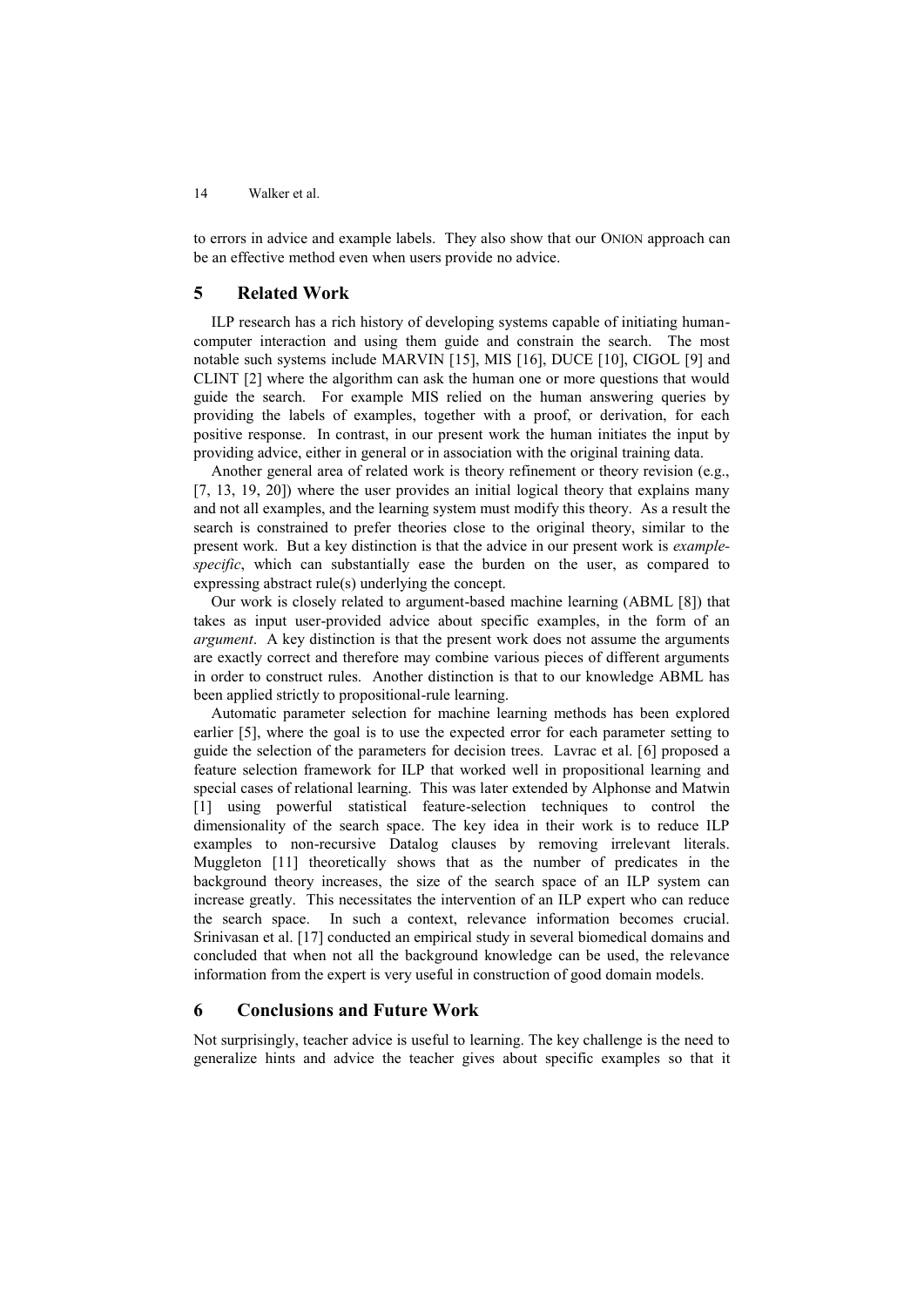accurately applies to future examples. We present a formal approach to incorporating this into the wider framework of ILP. The empirical results show that our system is able to learn well, across multiple concepts, from a combination of training examples and teacher-provided hints. Running our ILP system without these hints − i.e., only using the training examples – also produces reasonable accuracies on held-out ("test set") examples. Another key challenge is effective parameter selection and the automation of the ILP-setup task. The final challenge is to ensure that the system is robust to noise, both in examples and in advice.

We evaluated our algorithms, holding all default parameter settings constant, on 14 tasks from two domains designed by third-parties not under our control; these human teachers provided training examples as well as relevance information. In our experiments, we demonstrated that our system, the advice-taking ONION, is capable of (1) effectively automating the ILP-setup task over different tasks from significantly different domains, (2) exploiting teacher hints and relevance information to learn concepts with near-perfect test-set accuracies even if given only a small set of training examples, (3) performing effective parameter selection to learn concepts well when there is no teacher advice, (4) being robust to example-label noise that can arise from teachers" errors of commission, and (5) being robust to advice noise that is likely to arise from teachers" errors of omission.

Currently, we are focusing on improving our layered approach, to more robustly automate ILP in tasks that are more complicated. Also, we are currently looking at further exploiting teacher-provided feedback beyond statements about which features and objects are relevant, such as allowing teachers to provide corrections to previous advice statements. A possible future direction is to explore the possibility of refining the learned theories using teacher feedback in the lines of theory refinement for ILP [8, 11, 12, 13, 14]. Refining teacher's advice is important as it renders the ILP systems more robust to teacher errors that occur naturally in human teaching. Another future direction is deploying our approach in the context of probabilistic-logic learning [4]. A final appealing direction of this research is to embed it into some user interface where a human can train their software by a combination of making simple English statements, pulling down menus and selecting items, and gesturing at objects (e.g., clicking with the mouse, a pen, or even one"s finger) to indicate relevance and objects of discourse ("this object should not be near that one").

In this work, we considered the problem of simplifying the use of ILP for non-ILP experts. More precisely, we considered a human teacher who is trying to teach an ILP learner using a mixture of examples and advice about these examples. We outlined the challenges and presented solutions for the generation of background knowledge from teacher advice, utilizing a layered ILP-search approach.

## **7 Acknowledgements**

The authors gratefully acknowledge the support of the DARPA"s Bootstrap Learning program via the United States Air Force Research Laboratory (AFRL) under grant HR0011-07-C-0060. Views and conclusions contained in this document are those of the authors and do not necessarily represent the official opinion or policies, either expressed or implied, of the US government, DARPA, or AFRL